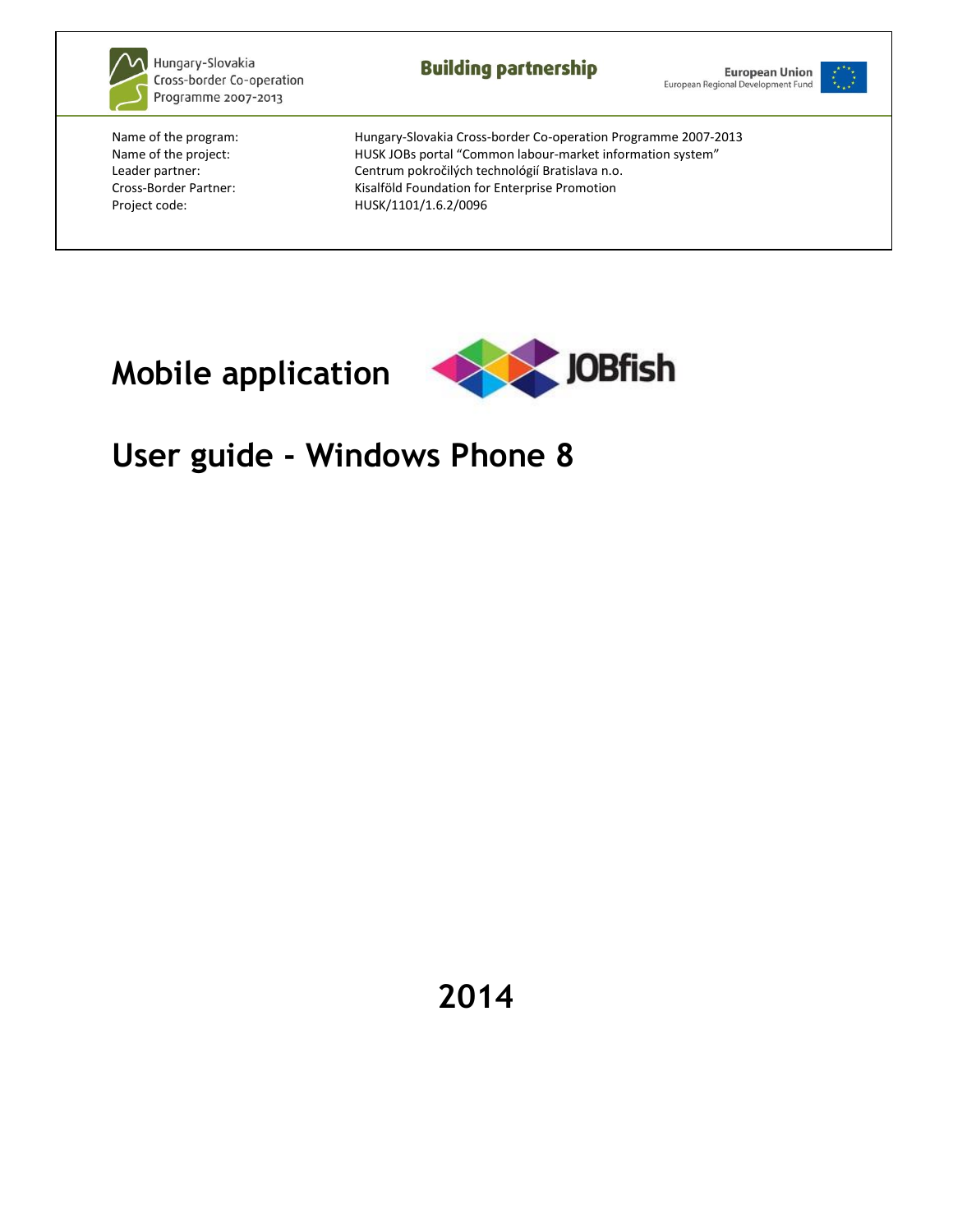# Table of contents

### **Table of contents**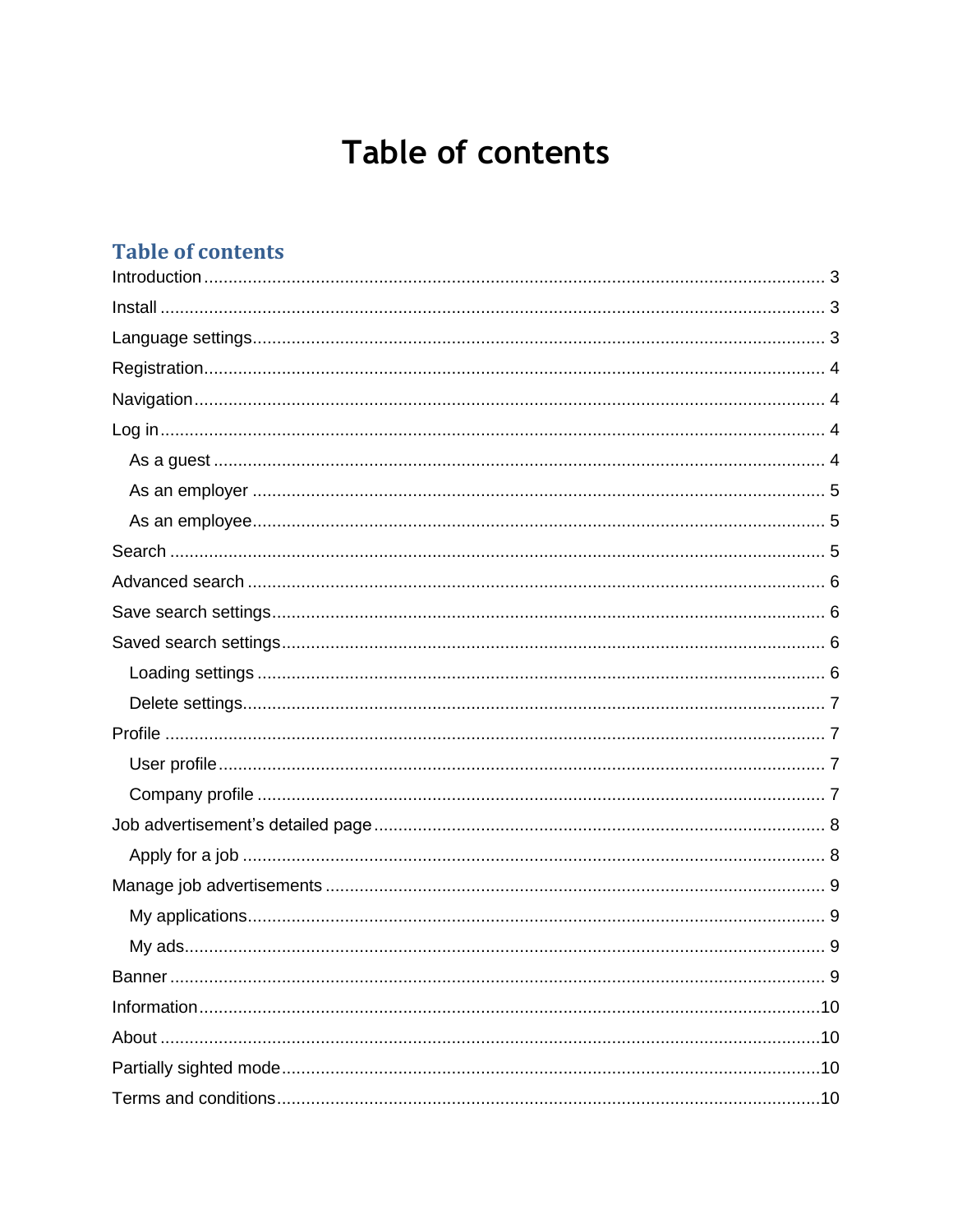### <span id="page-2-0"></span>Introduction

The purpose of the document is to describe the use of the application implemented within the frameworks of HUSK JOBs portal project.

Minimum operating system requirement: Windows Phone 8.0

It is needed to have continuous internet connection on the phone while using app.

### <span id="page-2-1"></span>Install

The user can download the app to their own device from Windows Phone Store. To download or purchase an app in Windows Phone Store the user needs to have an e-mail account connected to their phone. Windows Phone Store app can be found on every single Windows Phone 8 device and it can be opened in the browser as well. After starting the installing process the system informs the user that which authorities does the app need, and to continue the install, the user has to accept that.

After the install is ended, the user can start to use the app.

Download the app: [www.jobfish.eu](http://www.jobfish.eu/) or Windows Market webpage

First start of the app

When starting it for the first time, the user meets the Terms and Conditions screen. The user needs to accept these to go to the next screen, otherwise the app closes.

The next screen is the login page, but after logging in it doesn't appear anymore.

### <span id="page-2-2"></span>Language settings

<span id="page-2-3"></span>The app is available in Hungarian, Slovakian and English. The language of the app depends on the phone's language preference. If the phone's language is not Hungarian or Slovakian, the app will run in English.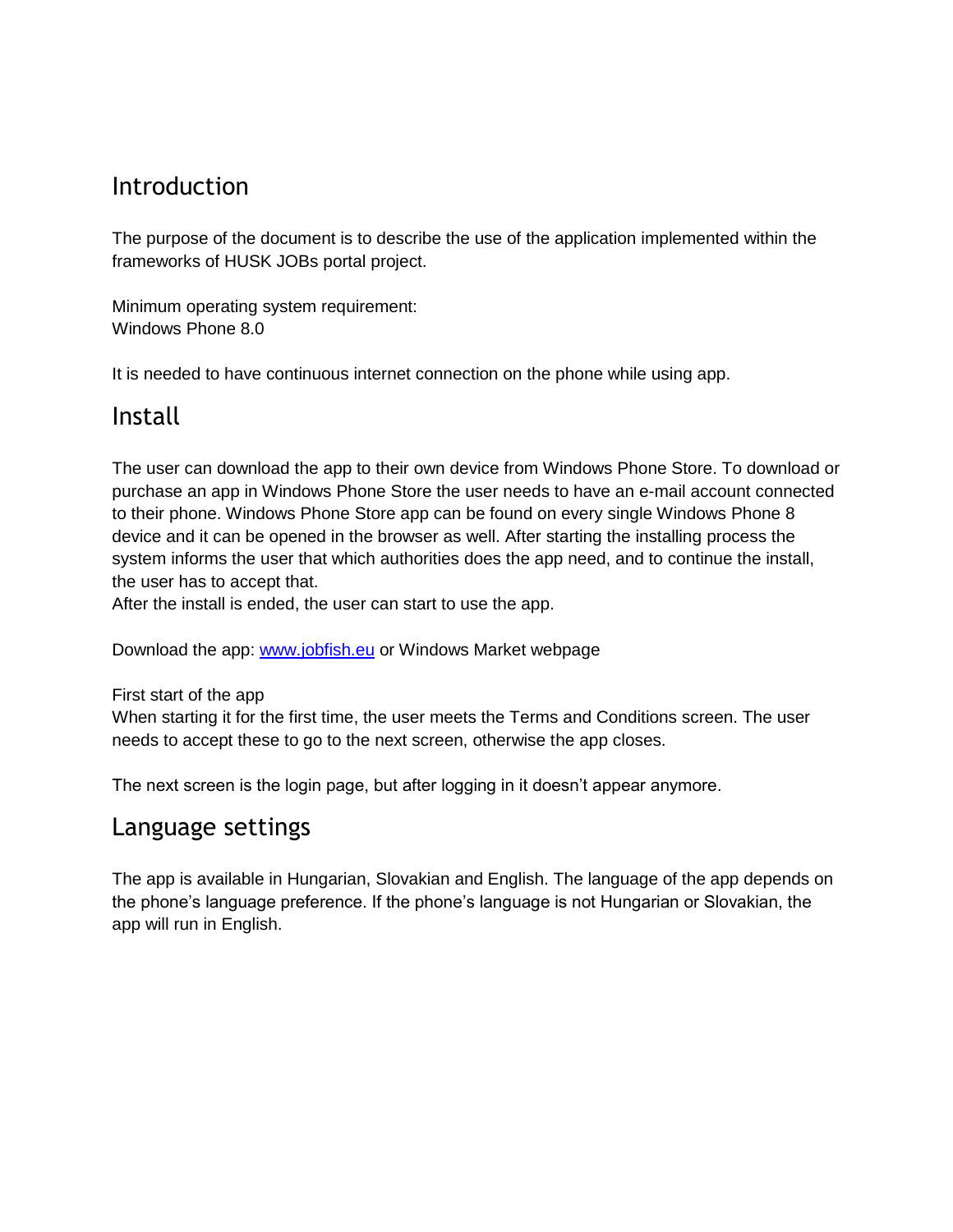# Registration

Users can register only on the website: URL: [http://www.jobfish.eu](http://www.jobfish.eu/)

## <span id="page-3-0"></span>Navigation

Users can navigate in the app with the menu. For the first time it is not possible to reach the navigation menu until the user is not logged in. This menu can be reached by tapping on the left top corner or swiping from the left side to the right. To hide it, tap on the left top corner, or swipe from right to left.

Stepping back can be performed by tapping the 'back' button on Windows Phone 8.

On the header it is visible where we are in the app.

### <span id="page-3-1"></span>Log in



#### <span id="page-3-2"></span>**As a guest**

It is possible to log in as a guest by tapping on "Guest login" button. The content of the app is limited when using it as a guest.

Guest mode is similar to the employer mode, the difference is how the searches are saved. In the guest mode the saved searches are saved on the device, while in employer mode the system sends the data to the server. In the employee mode the user loses all the searches that have been saved in guest mode.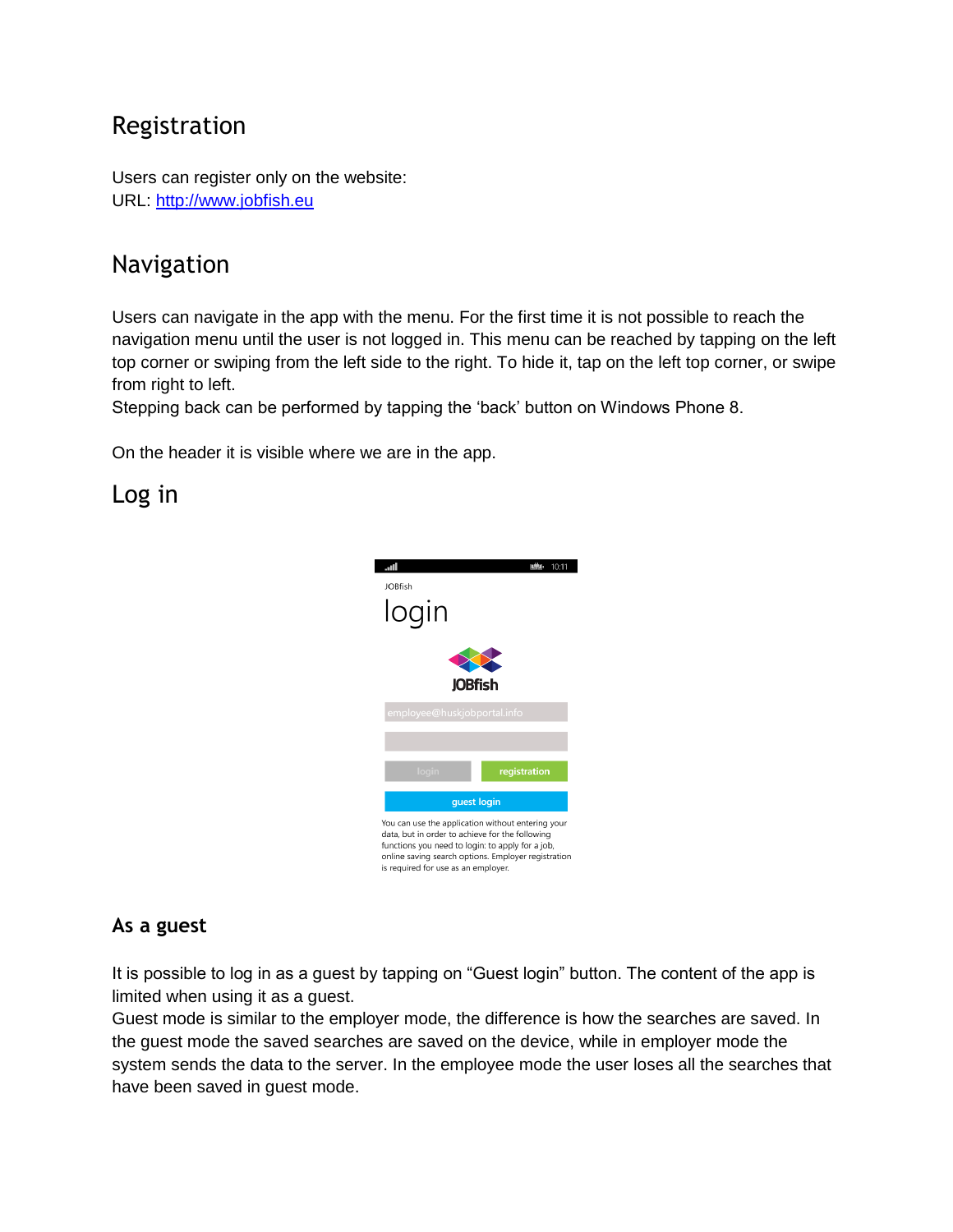#### <span id="page-4-0"></span>**As an employer**

Log in is possible with e-mail and password the user registered with on the website.

#### <span id="page-4-1"></span>**As an employee**

Log in is possible with e-mail and password the user registered with on the website.

### <span id="page-4-2"></span>Search

Users can search with keywords. As an employer or an employee they can search for job advertisements. Employers can search among employees, using keywords. To start the search tap on Search button.

<span id="page-4-3"></span>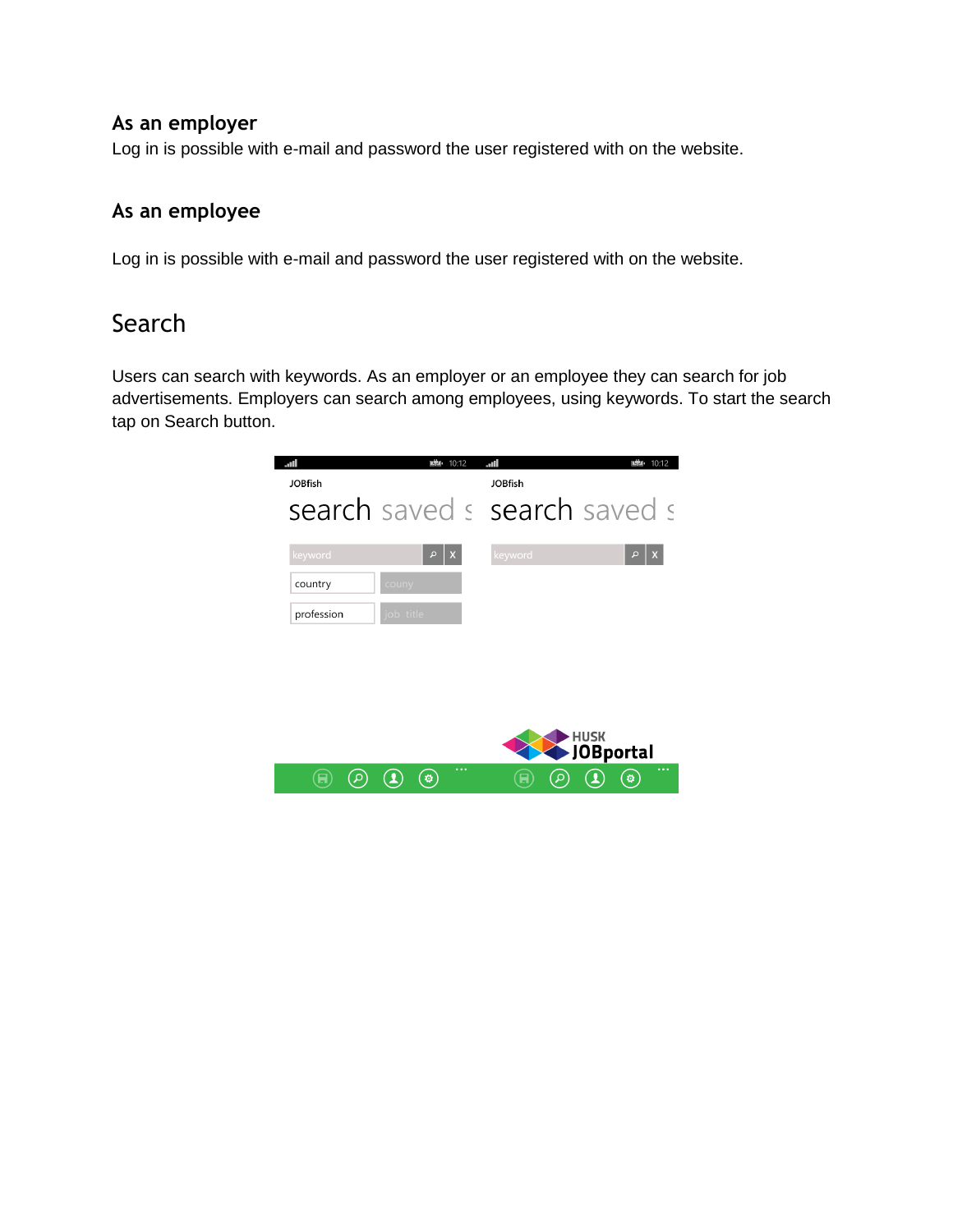# Advanced search

In this menu users can customize the search with more filters, such as:

- country
- region
- profession
- position

Only one filter can be chosen at a time.

## <span id="page-5-0"></span>Save search settings

Available only in advanced search mode. As a guest the settings are stored on the device. In the employer and employee mode the settings are saved on the server/online. To save the settings tap on the 'floppy' button and add a name to the actual search, then tap on Save'.

| 凹凸<br>ani)<br>10:13<br><b>JOBfish</b><br>saved searche |  |
|--------------------------------------------------------|--|
|                                                        |  |
| $\cdots$<br>O<br>$\bf (2)$<br>Ò<br>(≸≡                 |  |

### <span id="page-5-1"></span>Saved search settings

The user needs to navigate on 'Saved searches' screen (under 'cloud' button). This menu is available in any of the three modes.

#### <span id="page-5-2"></span>**Loading settings**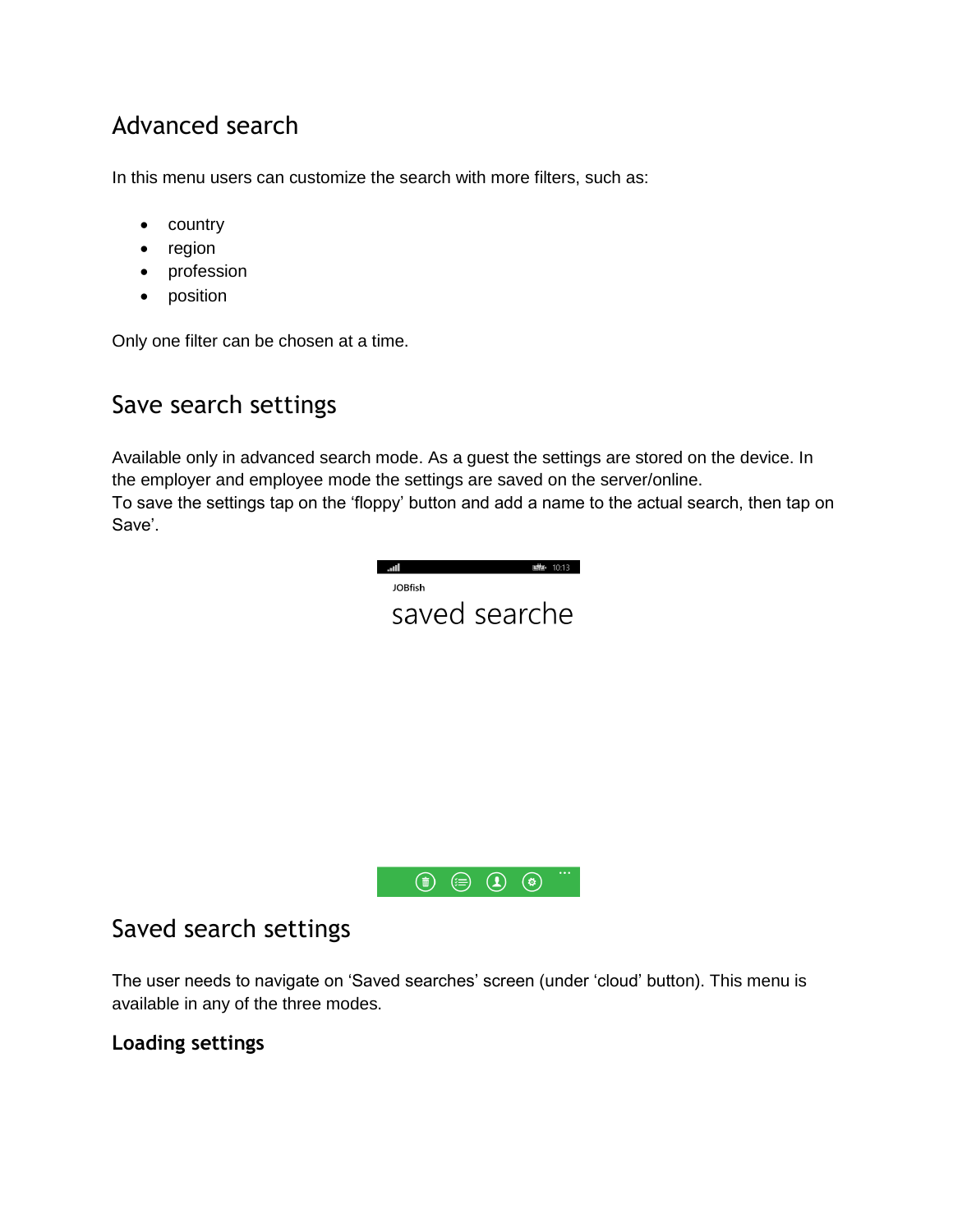Users can select a saved search setting from a list to load it. When the user selected the item, the app navigates to the advanced search screen where the user can continue the search.

#### <span id="page-6-0"></span>**Delete settings**

Users can select a saved search setting from a list to delete it. When the user selected the item, it can be deleted by tapping on 'trash' button, and finish the deleting by confirming it on a popup. It is not possible to undo the action.

### <span id="page-6-1"></span>Profile

This screen is different in employer and employee mode, but the common feature of this screen is the Log out button.



#### <span id="page-6-2"></span>**User profile**

This screen provides information about the employee. This information can be uploaded and modified on the website only.

The employee can view their own profile page.

#### <span id="page-6-3"></span>**Company profile**

The employer can view only its own profile page, but in the employee mode any company profile can be viewed.

This screen provides all the information that the employer uploaded on the website. These can be uploaded and modified on the website only.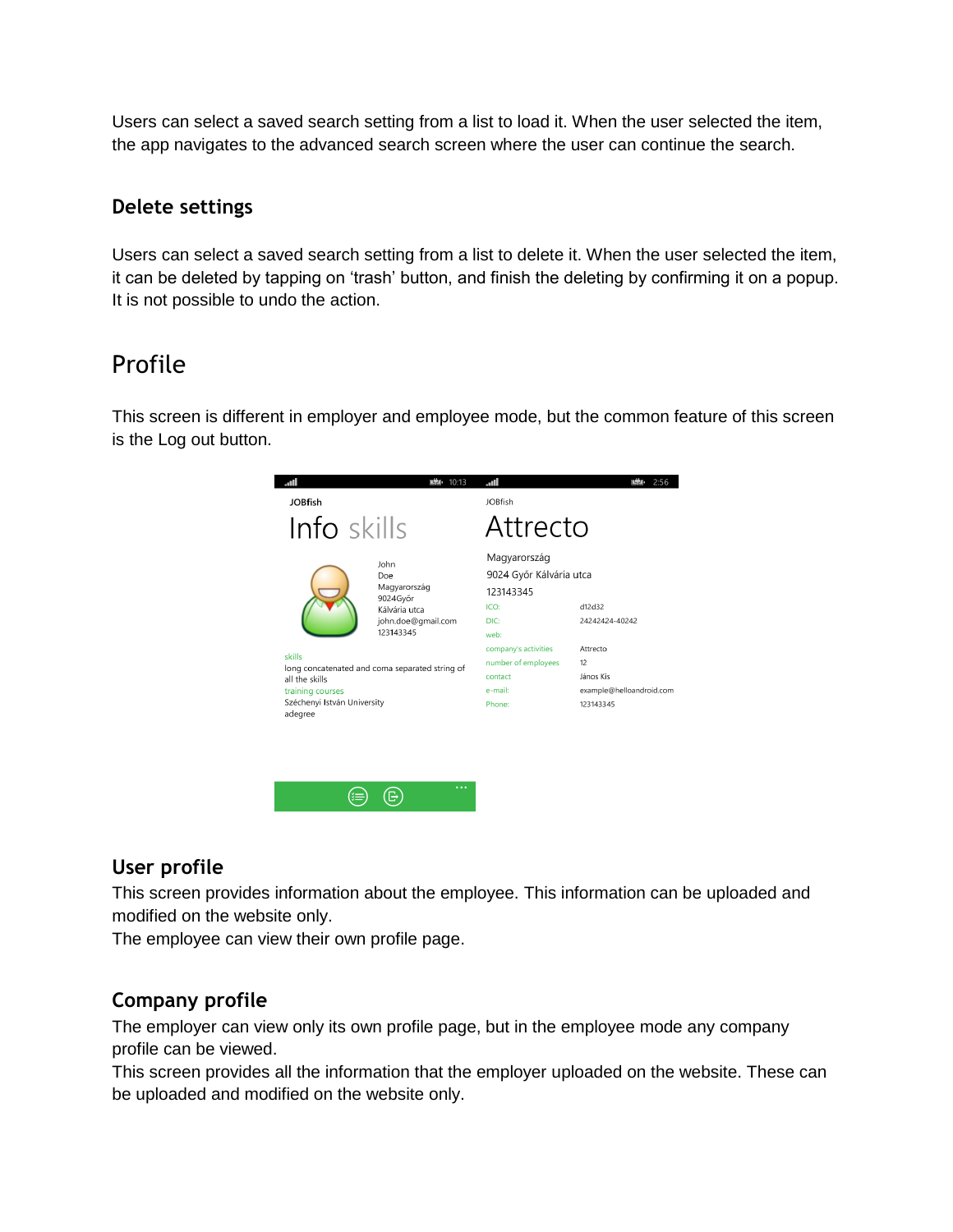# <span id="page-7-0"></span>Job advertisement's detailed page

The user can view the parameters of the job, such as description, address, salary, skills, etc. Employees can apply for the job on this screen.



The logged in employer can view, who applied for the job and it is possible to see their profile page.

### <span id="page-7-1"></span>**Apply for a job**

<span id="page-7-2"></span>The user can apply for the job (and undo it) on the job advertisement page. Only employers can advertise.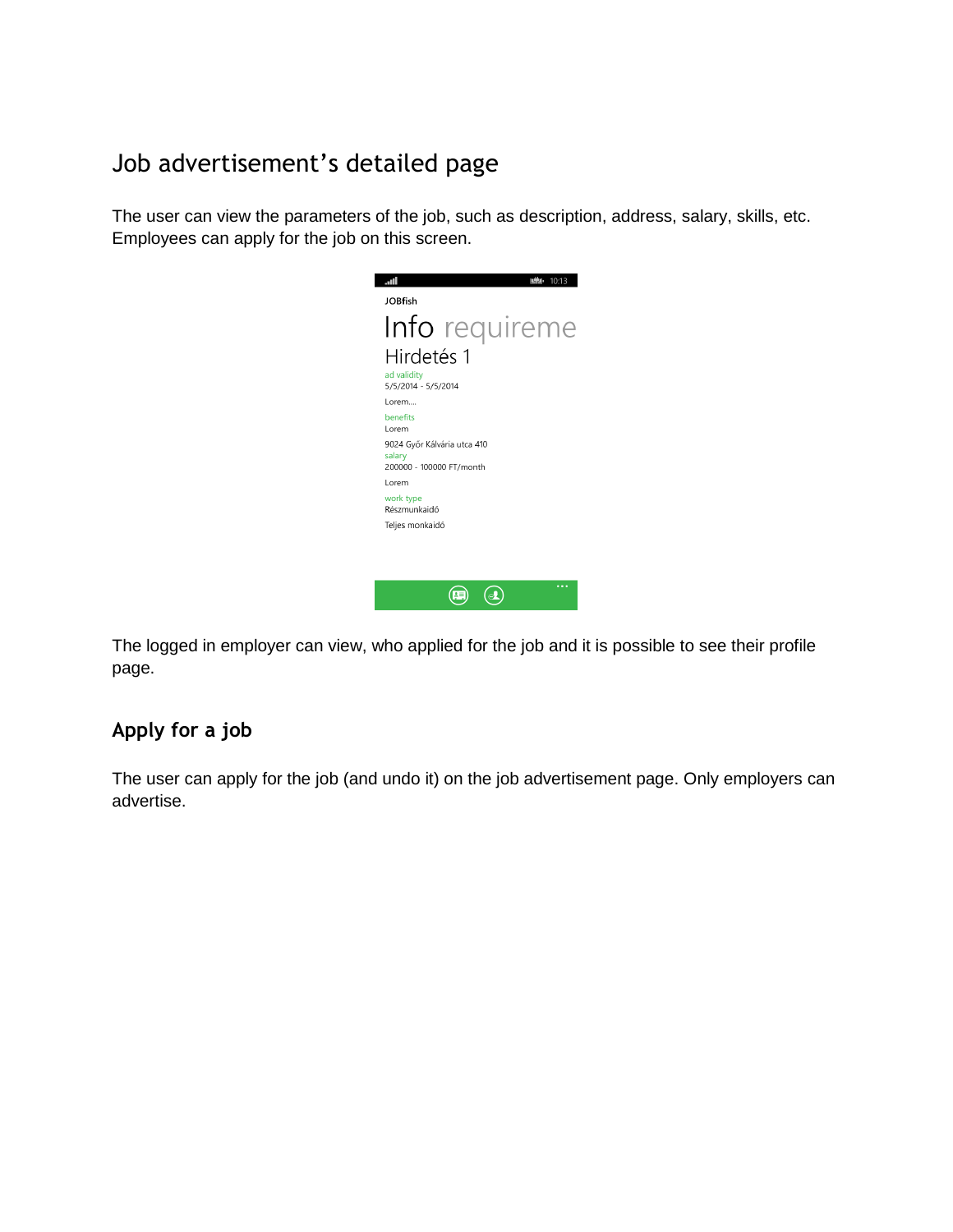## Manage job advertisements

User can navigate here from the menu. They can select an item from a list and open the page of the job advertisement.

#### <span id="page-8-0"></span>**My applications**

A list with the jobs that the employee has applied for.

#### <span id="page-8-1"></span>**My ads**

A list of the job advertisements the employer uploaded. Can't be deleted or modified in the app.

### <span id="page-8-2"></span>Banner

<span id="page-8-3"></span>On the search screen the user can view ads on their device by clicking on the banner.